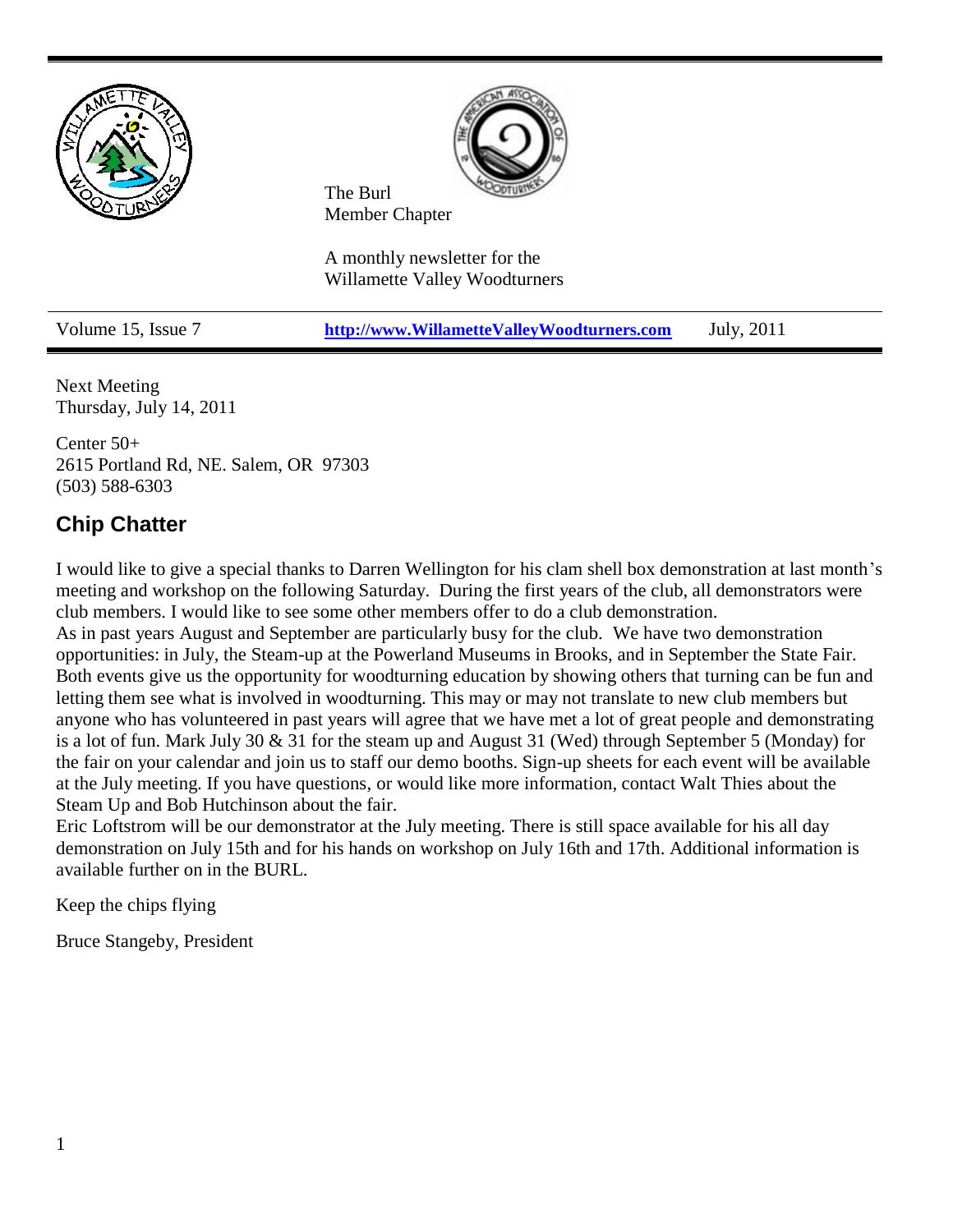# Club Business

## **Current & Upcoming Events**

**July Demonstration** (Thursday, July 14, 2011)



*There is nothing more powerful than being inspired by an idea and having the confidence to create that one-of-a-kind piece on the lathe…this is what woodturning is all about!-* E.Lofstrom

Once again we will have the pleasure of Eric Lofstrom as or demonstrator.

**Thursday night's demo**- "Square-Winged Bowl" During this demonstration, I will create a bowl with an outward flowing square rim. Created from a square-corner blank with basic turning tools, this project will showcase the bowl gouge, finishing scrapers, and several methods of mounting a face grain blank to the lathe for turning. I will emphasize tool control and creating a flowing form, while aiming for the cleanest cuts possible from my tools. The square-winged bowl demonstration is sure to tease your mind and set your imagination flying!

**Friday's all-day demo-** "Spindle and Face Grain Technique Building Treasures" (spinning top, egg, sphere, natural edge bowl, and square-winged box). This all-day demonstration will showcase several projects, ranging from very simple to advanced turning and embellishing techniques. The morning will focus on showing fundamental spindle turning techniques I use to turn spinning tops and eggs. I will complete the morning session by demonstrating the turning and chucking methods I use to create wooden spheres. After lunch, I will turn a face grain bowl with a natural edge, then complete the day with turning a square-winged box and showing how to highlight a project with gilding. All projects will focus on tool control, form, and exploring embellishments. The day's tuning will showcase several tools; skew, spindle roughing gouge, parting tool, bowl gouges, scrapers, chucks, etc. All skills and projects turned during this day's demo are worth adding to every turner's toolbox of techniques!

**Saturday/Sunday's hands-on-workshop** "Spindle and End Grain Techniques + Embellishing with Metal Leaf" (tops, eggs, end grain bowls, and boxes). This hands-on class is designed to equip you with basic skills to create small turned treasures using small spindle and end grain pieces of wood. In addition to learning basic end grain turning techniques, we will explore embellishing techniques to create truly unique artistic pieces. Using basic turning tools, the first day will be devoted to turning "Technique Building Treasures" such as spinning tops and eggs, and small end grain bowls. Emphasis will be on tool control, form, and simple embellishments. On the second day, we will focus on turning end grain boxes and explore basic guilding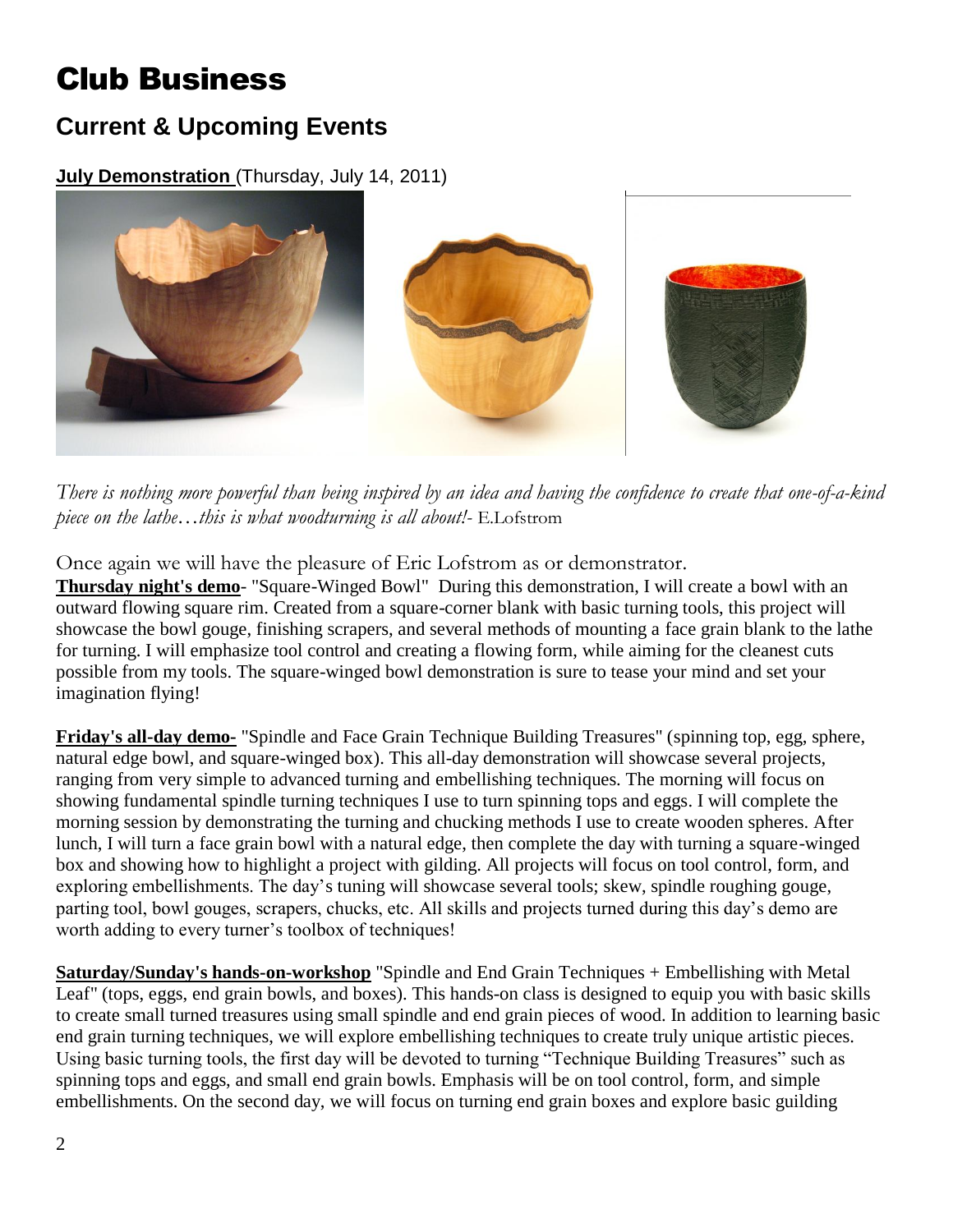techniques. Students will take home several samples created during the class for inspiration once back in their own shop.

### For those of you taking the workshop, here is the materials list you will need to bring.

MATERIAL LIST: 1)Spinning Top Blanks= 2"x2"x6"(x3/participant) of clear, straight-grain dry eastern maple spindle blanks 2)Egg Blanks= 2"x2"x6" (x3/participant) of clear, straight-grain wet or dry maple, alder, cherry, or madrone spindle blanks 3)Bowl Blanks (end grain)= 3"x3"x4" (x2/participant) of dry maple spindle blanks 4)Box Blanks (end grain)= 3"x3"x4" (x2/participant) of dry maple spindle blanks

Here is the list of tools...don't worry about chucks, as I have enough for each lathe...

Bowl Gouge- Fingernail Grind (1/2" dia. shank)

-Spindle Gouge- Fingernail Grind (1/2" dia. Shank)

-Skew (med./lg.)

- -Radiused-Edge Scraper- approx. 1/4" thick x 3/4" wide
- -Parting Tool

-Multi-Spur or Safety Drive Center (3/8 or 7/8" Step-Center or equivalent)

-4-Jaw Chuck- 1"dia.x8tpi spindle size

-Face shield (and other appropriate safety gear)

-\*Spindle Roughing Gouge (approx. 3/4")

### **August Demonstration** (Wednesday, August 10, 2011)



Graeme Priddle will be our demonstrator in August. **PLEASE MAKE NOTE THE AUGUST MEETING IS ON** *WEDNESDAY, AUGUST 10, not the usual Thursday.* I am not sure what his demonstration will be on, but I am sure it will be an excellent presentation.

Graeme is an internationally recognized wood turner, sculptor, demonstrator and workshop facilitator whose work is found in many public and private collections around the world. He is best known for narrative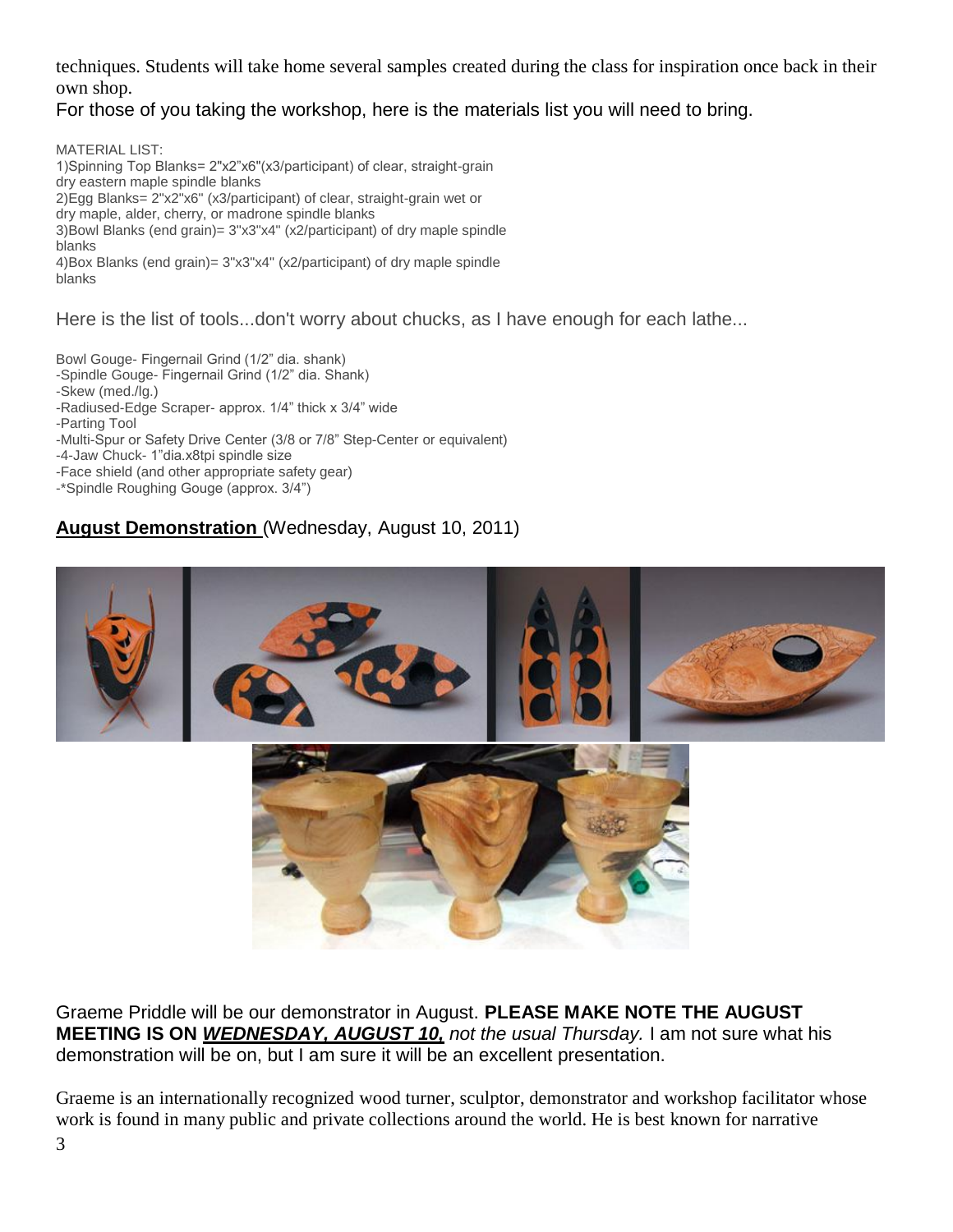sculptural turnings that reflect the environments and passions in his life in New Zealand. During his workshops, he covers a range of topics from basic turning skills, through to more complex turning, carving and surface treatments as well as offering helpful advice on how to find your own creative identity.

His demo topics include:

### **'Surface, surface!'**

Graeme will present a myriad of surface treatments and embellishment possibilities. Covers design and influences, tool selection and sharpening, wood selection, carving and texturing techniques, pyrography, coloring, use of multi-media elements and inlays, finishing techniques, and safety.

### **'Sculptural Multi-Centre Turning '**

Graeme will present a unique approach to multi-center bowl and hollow turning. Covers, design and influences, basic turning techniques, tool selection and sharpening, wood selection, carving techniques, hollow turning, surface embellishment, finishing techniques, and safety.

### **'Vessels of the South Pacific'**

Presents a unique approach to carving on turned hollow vessels. Covers, design and influences, basic turning techniques, tool selection and sharpening, wood selection, carving techniques, hollow turning, surface embellishment, inlaying, use of multi-media elements, finishing techniques, and safety.

Thank you,

Terry

# Membership Rewards (sorry, available to club members only)

### *Library*

A friendly reminder to members with books and /or videos checked out from the library. Please return them at this next meeting.

### *Wood Gathering*

Sign-up sheets will be available to indicate your availability to help with wood gathering. Anyone who learns of a tree or log that is available to the club should notify Jerry Lelack (503 510-1577) or Bob Hutchinson (503 508-3279). The intent is to gather wood, process it to usable pieces, store it at the home of Terry Gerros', and then make it available to members. Terry can be reached at 503 580-5013.

-----------------------------------------------------

For Sale: Delta Midi-Lathe with Bed Extension Mounted on a Black & Decker WorkMate Stand No turning tools included. Excellent Condition \$250.00 Contact Bob Elgin at Capital Manor - 503-399-1404 or Cell: 503-913-6878 for appointment to inspect the lathe

-----------------------------------------------------

### WOODWORKING TOOLS FOR SALE

- 1. Sawstop Table Saw, Industrial model, 52" fence system, side table, 5hp, comes with new regular cartridge, new dado cartridge, new dado throat plate, mobile base, USED NO MORE THAN 30 MINUTES - NOT EVEN BROKEN IN YET!! \$4700 or may trade for "late" model powermatic or vicmarc lathe.
- 2. Grizzly 8x75 Jointer with mobile base AND SPIRAL CUTTER HEAD, USED NO MORE THAN 2-3 HOURS, the cutter heads have four cutting sides, have only been used in the factory setting \$800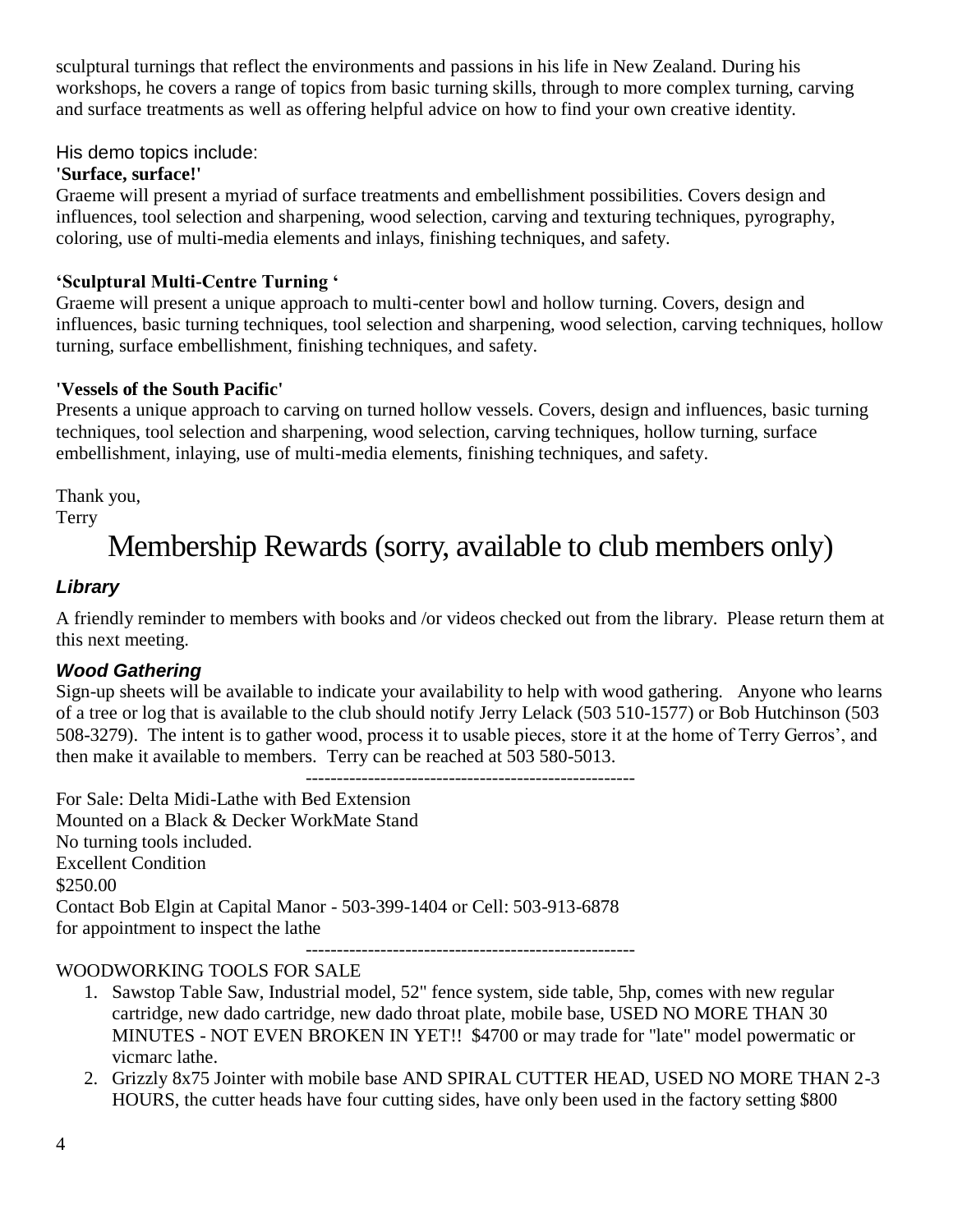- 3. Jet Shaper, comes with mobile base and 1/4" and 1/2' collets for router bits, used two times for a total of about 30 minutes total use \$500
- 4. Carvewright Carving Machine, model from about 4 years ago, has some accessories and bit set, used for about 2-3 hours, priced to sell at \$800
- 5. Leigh Dovetail Jig, model D4, with dust collector, used two times, \$250
- 6. Leigh Mortis and Tennon Jig, with all sizes sold, with brand new Porter Cable router, BRAND NEW AND NEVER USED \$1200

Serious inquiries only contact: Rick Lyle 503-428-2703

-----------------------------------------------------

From Terry Gerros: I have managed to accumulate a number of turning blanks for sale from several people. Oh wait, I brought this on myself........what started out selling blanks for a buddy who is a disabled vet, has spiraled into......well, a lot of fun. So, listed below is what I have available. The blocks are close to wholesale price or below and consist primarily of figured walnut (both claro and English), ambrosia maple, persimmon, mimosa, black locust, myrtle wood, figured maple, maple burl, and figured myrtle wood. Most of the blocks are dried and waxed, ready to turn to a finished product. Some of the blocks are green, but waxed. Also available are stabilized pen blanks (figured maple, speckled maple, myrtle wood, buckeye burl), bottle stoppers (buckeye burl), and spindle stock of varying sizes and types of wood. You are welcome to come see the wood and purchase on Saturdays or at my discretion, please call to make sure I am available. I try to make it convenient for everyone, especially those who want to talk woodturning for a bit. My cell number is 503-580-5013.

All the walnut bowl blanks are 3" thick give or take a bit, and are both English and claro walnut, some have both types grafted together, lots of fiddle back, marbling. These blocks are cut from gunstock material.

Pricing for the walnut is as follows:

 4 x 4.....\$2.00 8 x 8.....\$8.00 5 x 5.....\$3.50 9 x 9.....\$10.00  $6 \times 6$ ....\$4.50  $10 \times 10.812.00$ 7 x 7.....\$6.00 11 x 11..\$14.00 I also have the following: Stabilized pen blanks... $3/4 \times 3/4 \times 5$  \$2.50 each Bottle stoppers............3/\$1.00

The other blanks have the price marked on them. So if you are looking for some killer blanks, give me a call.

### *Supplies*

The club purchases a few supplies in bulk and sells it to members at club cost. We routinely have superglue (\$5), black or brown superglue (\$10) accelerator (\$6) and Anchor Seal (\$10/gal). Recently the club purchased a small supply of half round protractors (\$6) used to measure the angle ground on a tool, HSS rods (\$3)  $\frac{1}{4}$ " x 8" used to make the round skews demonstrated by Bill McCoy at the October meeting, and depth gauge (\$5). Bob Quadros will have the resale items still available at the meeting. Please bring the correct change for the items you want.

#### **Club Member Discounts**

- From Terry Gerros: Club orders will be going out on **July 18**. If our order equals or exceeds \$1,000, Craft Supply gives us a 13% discount plus free shipping. If you order from the sales items, you will receive the club discount in addition to the sale discount, making many items available at very attractive prices.
- Club members are registered with Klingspor's Woodworking Shop at [www.woodworkingshop.com](http://www.woodworkingshop.com/) or 800-228-0000, they have your name and will give you a 10% discount.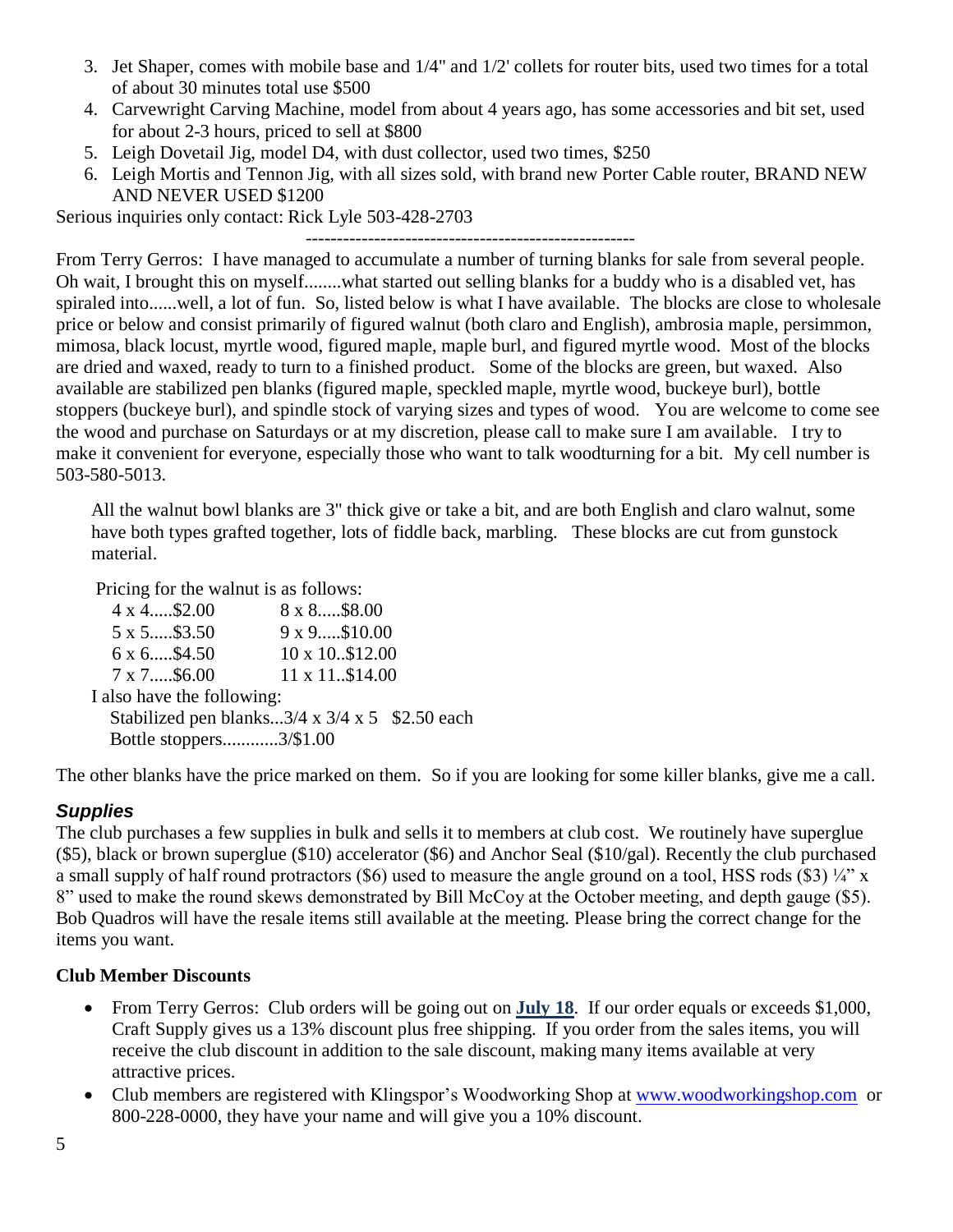- Hartville Tool will give club members a 20% discount for the next year and a 15% discount after that: [www.hartvilletool.com](http://www.hartvilletool.com/) or 800-345-2396
- If you show your club card at checkout time to the cashier at Woodcraft in Tigard they will give you a 10% discount (may not apply to some machinery).
- Exotic Wood is offering a discount of 15% off any orders placed at: [www.exoticwoodsusa.com](http://www.exoticwoodsusa.com/) . (This includes sale items and free shipping on orders over \$300). Use promo code ewusaAAW
- Gilmer Wood now offers our club a 10% discount on purchases made there. If you haven't been to Gilmers, it is well worth the trip to Portland, if only to make your mouth water and make you cry if you leave empty handed.
- North Wood Figured Wood can be viewed at North Woods Figured Wood Here's our website [www.nwfiguredwoods.com](http://www.nwfiguredwoods.com/) . Please take a look! We're happy to offer you our courtesy 15% discount. Anyone from our club can simply type in "WOODTURNERS" at check out to receive the sale price. No minimum purchase. We've got beautiful Big Leaf Maple, Black Locust, Madronne, White Oak, Ash, Elm and Yew.....turning blanks, slabs, burls and lumber.

### WILLAMETTE WOODTURNERS ASSOCIATION MINUTES OF THE June 9, 2011 MEETING

### June 9, 2011/1830 hrs

President Bruce Stangeby called the meeting to order and all present recited the Pledge of Allegiance to the Flag. There was one new member present, John Fitzgerald, who was welcomed by all. President Stangeby them made the following announcements:

- Eric Loftstrom, a popular wood turner in the Northwest, will be our presenter in July 2011, and will demonstrate a variety of topics

- The "Steam-Up" event will be in late July and our club will have a booth and will be demonstrating woodturning on July 30 & 31. Anyone interested in participating should sign up

- One of our members, Nick Stagg, will be teaching sharpening and beginning bowl turning and anyone who wants to take these classes should sign up quickly

- We were reminded of our "wood gathering" committee that gathers wood for the clubs use and we were asked to sign up if we were interested

- President Stangeby mentioned the new form of our nightly wood raffle. Each item to be raffled will have a cup by it for those interested in that item to place one ticket. The winner for each item will be drawn from that cup and not in general.

- President Stangeby mentioned that for the next two months we will have a "critique table" set up for those who want to place items on it anonymously for a critical critique. The idea is a learning process to give constructive feedback on your work to help you grow as a wood turner. He said the table will be set up for the next two months to see how it is received.

- Vice President Terry Gerros made a presentation regarding the clubs Craft Supply order. He said that the order will be placed on June 13, 2011, and can be picked up on June 17,2011, between 2 PM and 4 PM. After these announcements were made President Stangeby introduced the demonstrator for the evening, Darren Wellington, who is an active member of our club. His demonstration was on making "Clamshell Boxes."

Darren began his talk by saying that he was going to focus on the "steps of making a clamshell box." Darren then said he has been a member of our club for five years and is self-taught, has taken several classes from renowned turners, and many saw dust sessions.

Darren started by saying there are two ways to make a clamshell box: 1) the spindle method with the grain orientation parallel with the lathe 2) the second way is the bowl orientation. Darren said he is concerned with the form and function of the box. He said he is sensitive to the grain orientation and selection of wood to enhance properties of the wood.